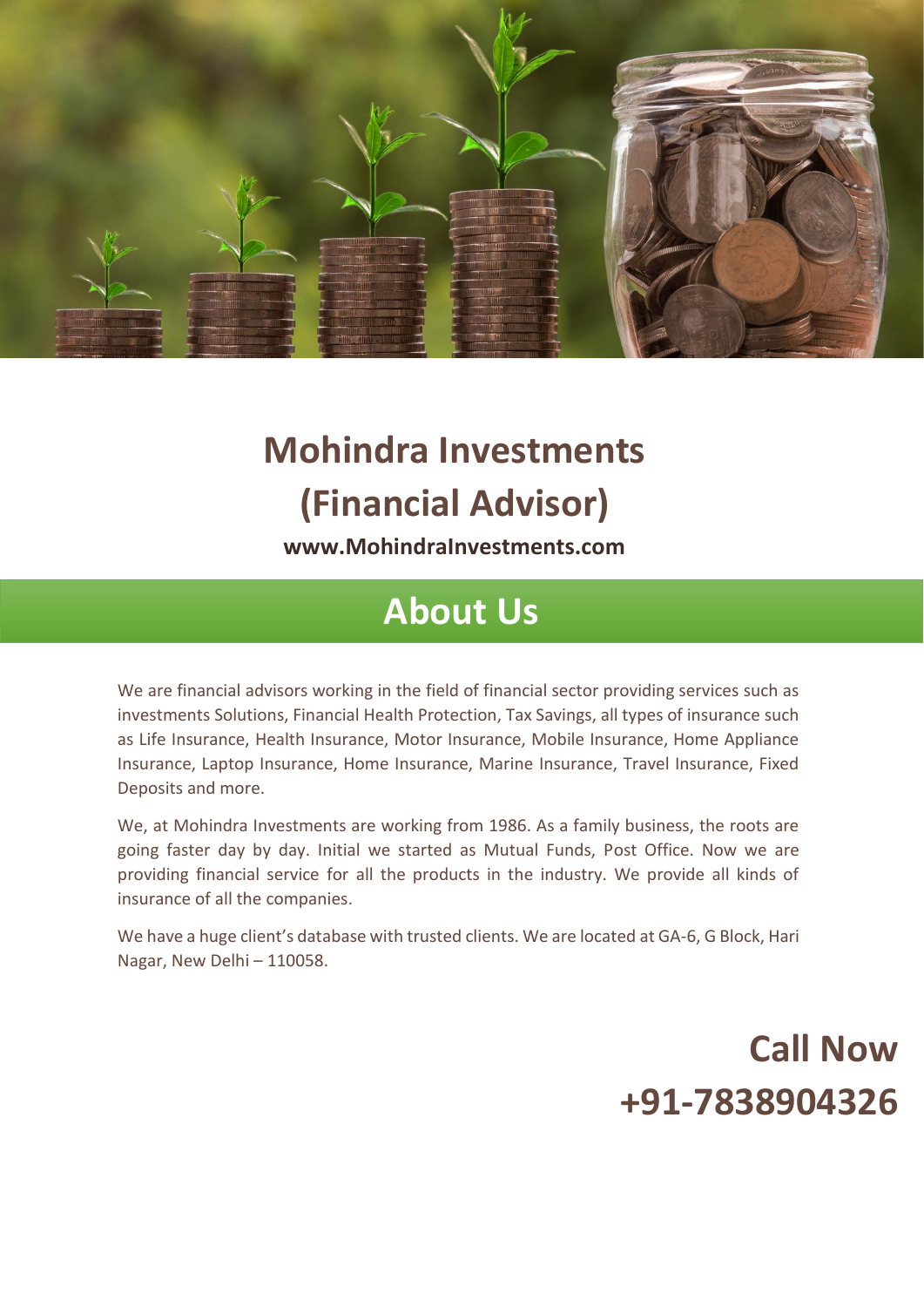

#### **OBJECTIVE**

Our objective is to make people aware, about the benefits of investment with investment options like Mutual Funds, fixed deposits and other as per their requirements. How the small monthly investments can give them huge returns. Every person at stage of life can save something from their monthly expenses. Our objective is to invest the investor's amount to make a good amount.

#### **VISION**

Our vision is that every person should save small amount that can give them a good amount of return after few years. Every person should have a good Sum Insured of their health insurance. Because, in the bad time Health insurance can help you to save future saving from hospital expenses.

## **Call Now +91-7838904326**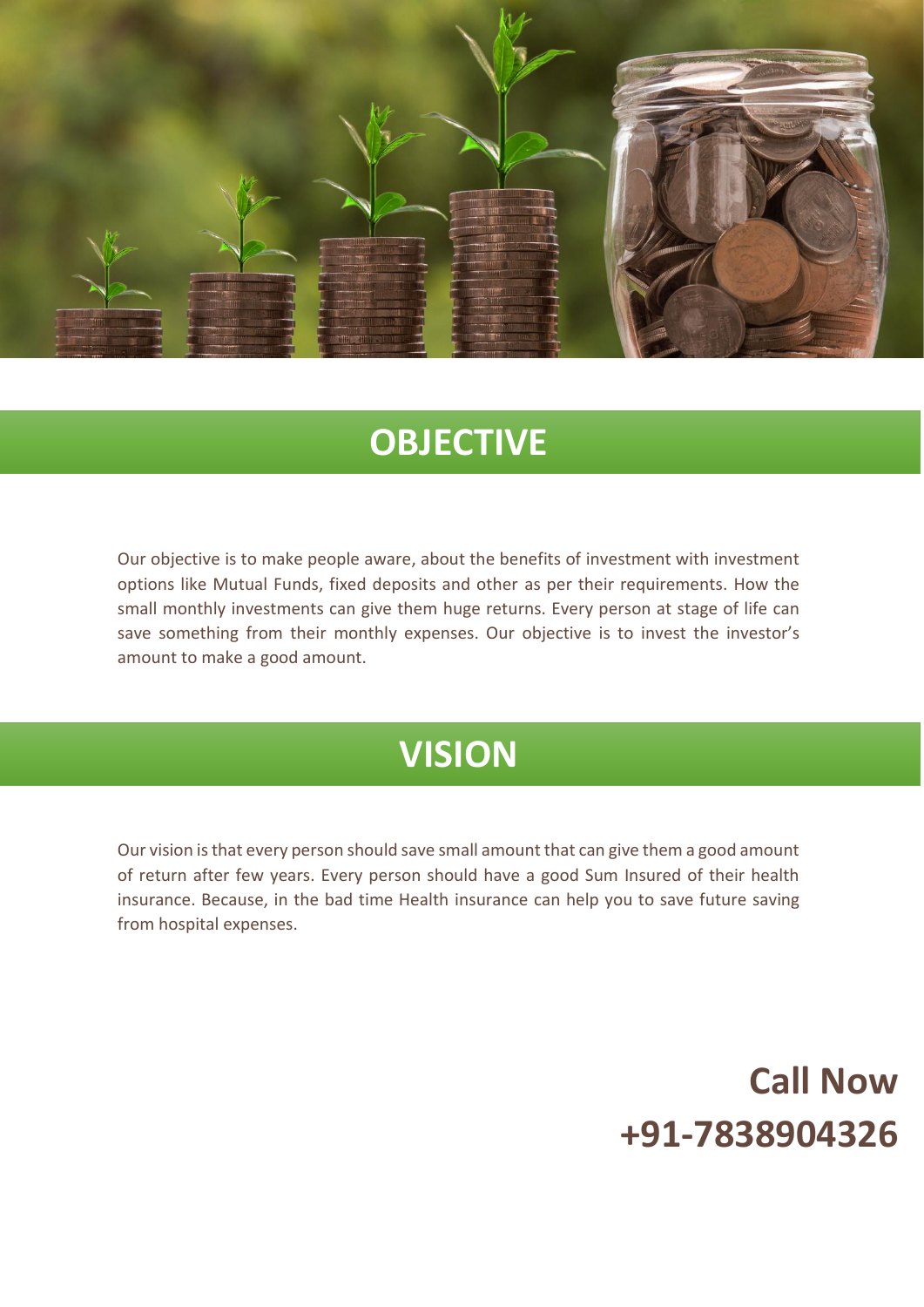

#### **Our Services**

- Mutual Funds
- Fixed Deposits (Gen.: 9.84%; Senior: 10.13%)
- Health Insurance (All Companies; All Plans)
- Life Insurance
- Two Wheeler Insurance (All Companies; Third Party, Comp., Zero Dep.)
- Four Wheeler Insurance (All Companies; Third Party, Comp., Zero Dep.)
- Commercial Vehicle Insurance
- Home Insurance
- Home Appliance Insurance (AC, TV, Fridge, Microwave, Dryer etc.)
- Mobile Insurance (Within 7 days of purchase)
- Laptop Insurance (Within 90 days of purchase)
- Travel Insurance (All Companies)
- Marine Insurance

### **Call Now +91-7838904326**